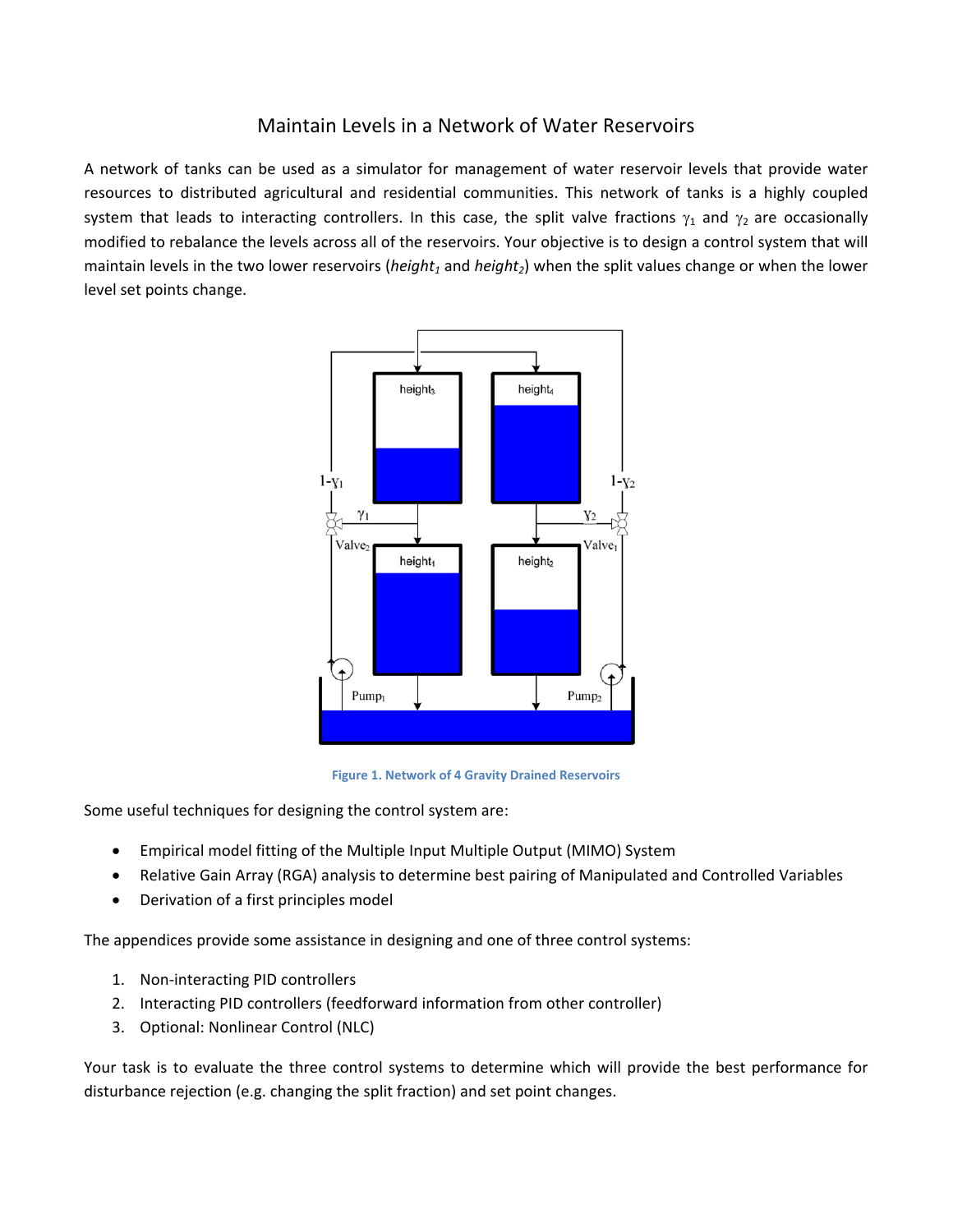**Appendix A –** Below is additional information on the derivation of a first principles model for the 4 tank system.

- **C** Four gravity drained tanks
- **Disturbances** 
	- **Split Fraction 1 (** $\gamma_1$ **)**
	- **Split Fraction 2 (** $\gamma_2$ **)**
- **Manipulated Variables** 
	- Flow rate from Pump 1 ( $q_a$ )
	- **Flow rate from Pump 2**  $(q_b)$
- **Controlled Variables** 
	- **Level in Tank 1 (h<sub>1</sub>)**
	- **Level in Tank 2**  $(h_2)$

## **First Principles Model Equations**

$$
q_{1,in} = \gamma_1 q_a + q_{3,out}
$$
  
\n
$$
q_{2,in} = \gamma_2 q_b + q_{4,out}
$$
  
\n
$$
q_{3,in} = (1 - \gamma_2) q_b
$$
  
\n
$$
q_{4,in} = (1 - \gamma_1) q_a
$$
  
\n
$$
q_{1,out} = c_1 \sqrt{2gh_1}
$$
  
\n
$$
q_{2,out} = c_2 \sqrt{2gh_2}
$$
  
\n
$$
q_{3,out} = c_3 \sqrt{2gh_3}
$$
  
\n
$$
q_{4,out} = c_4 \sqrt{2gh_4}
$$
  
\n
$$
A_1 \frac{\partial h_1}{\partial t} = q_{1,in} - q_{1_{out}}
$$
  
\n
$$
A_2 \frac{\partial h_2}{\partial t} = q_{2,in} - q_{2_{out}}
$$
  
\n
$$
A_3 \frac{\partial h_3}{\partial t} = q_{3,in} - q_{3_{out}}
$$
  
\n
$$
A_4 \frac{\partial h_4}{\partial t} = q_{4,in} - q_{4_{out}}
$$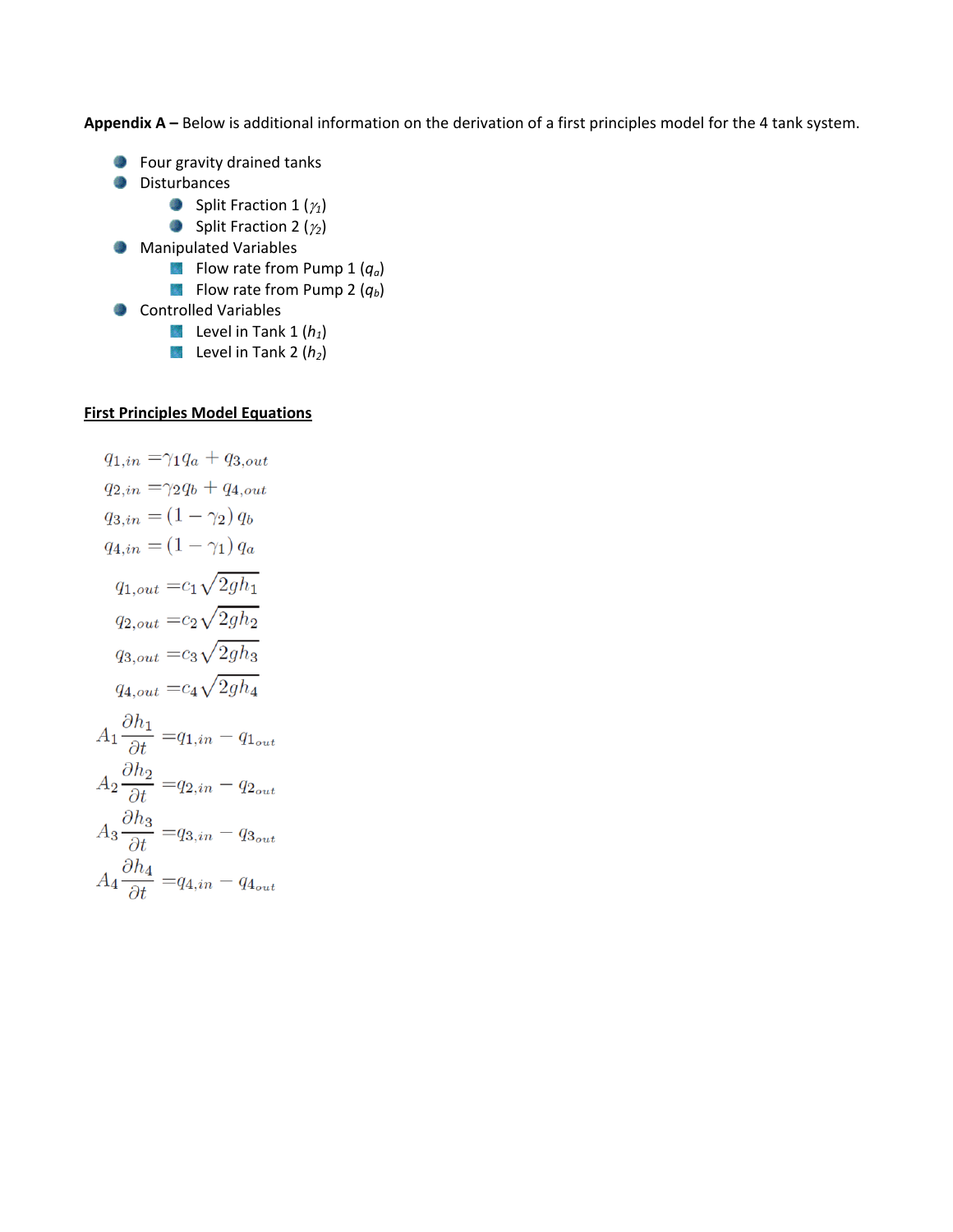**Appendix B:** Calculate transfer functions for the distillation column model response and put model into the form

$$
\begin{bmatrix} H_1(s) \\ H_2(s) \end{bmatrix} = \begin{bmatrix} K_{p,11} & K_{p,12} \\ \hline \tau_{p,11} s + 1 & \hline \tau_{p,12} s + 1 \\ K_{p,21} & K_{p,22} \\ \hline \tau_{p,21} s + 1 & \hline \tau_{p,22} s + 1 \end{bmatrix} \begin{bmatrix} Q_a \\ Q_b \end{bmatrix} =
$$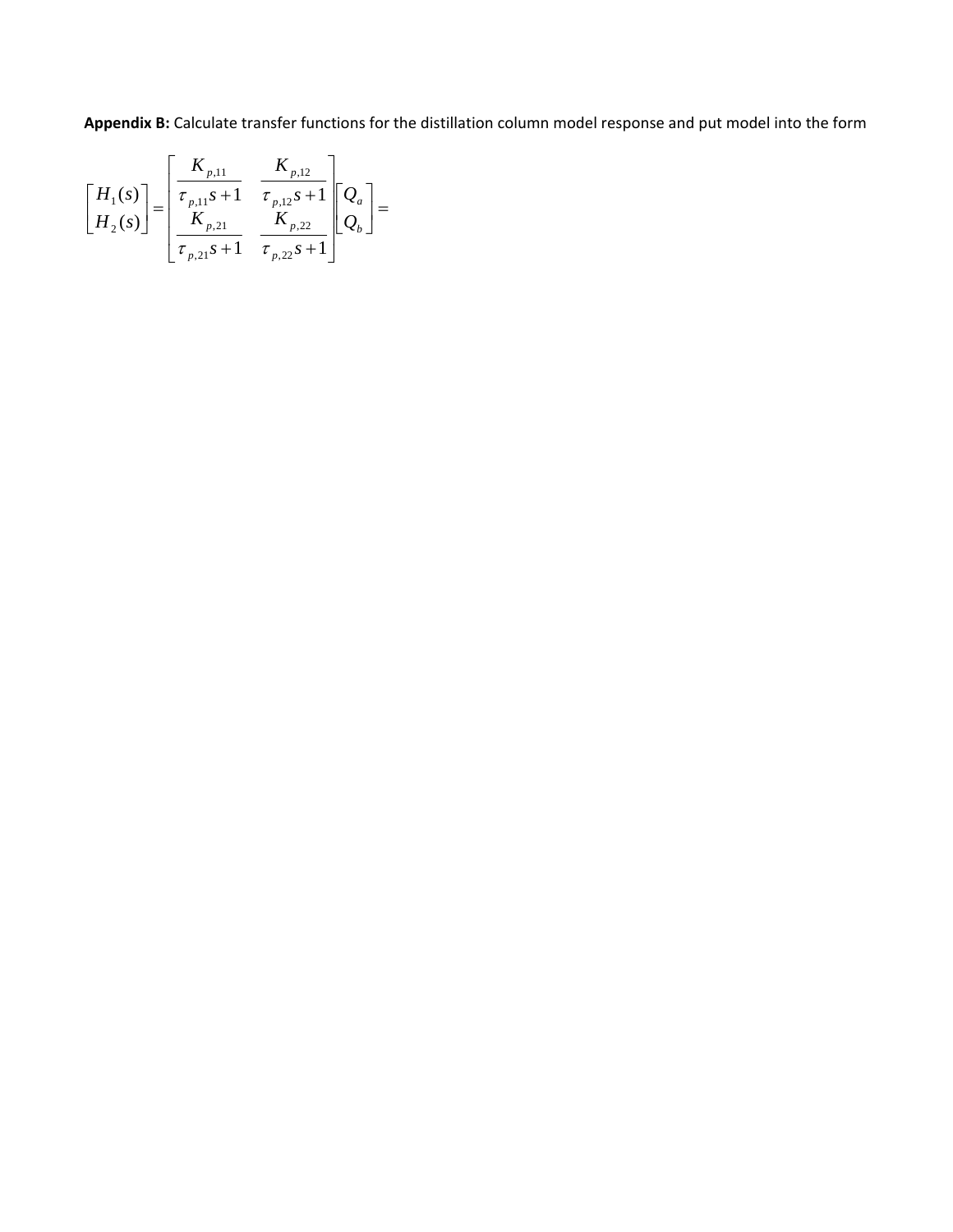**Appendix C ‐** Using Relative Gain Array (RGA) analysis, suggest best pairing options for the MVs (Pump 1 / Pump 2) and CVs (Height 1 / Height 2). To complete this analysis, you will need to calculate the steady state gains at the nominal operating conditions. The RGA analysis can be completed by using the gains.

$$
\lambda_{11} = \lambda_{22} = \frac{1}{1 - \frac{K_{12}K_{21}}{K_{11}K_{22}}}
$$

$$
\lambda_{12} = \lambda_{21} = 1 - \lambda_{11}
$$

$$
\Lambda = \begin{bmatrix} \lambda_{11} & \lambda_{12} \\ \lambda_{21} & \lambda_{22} \end{bmatrix} =
$$